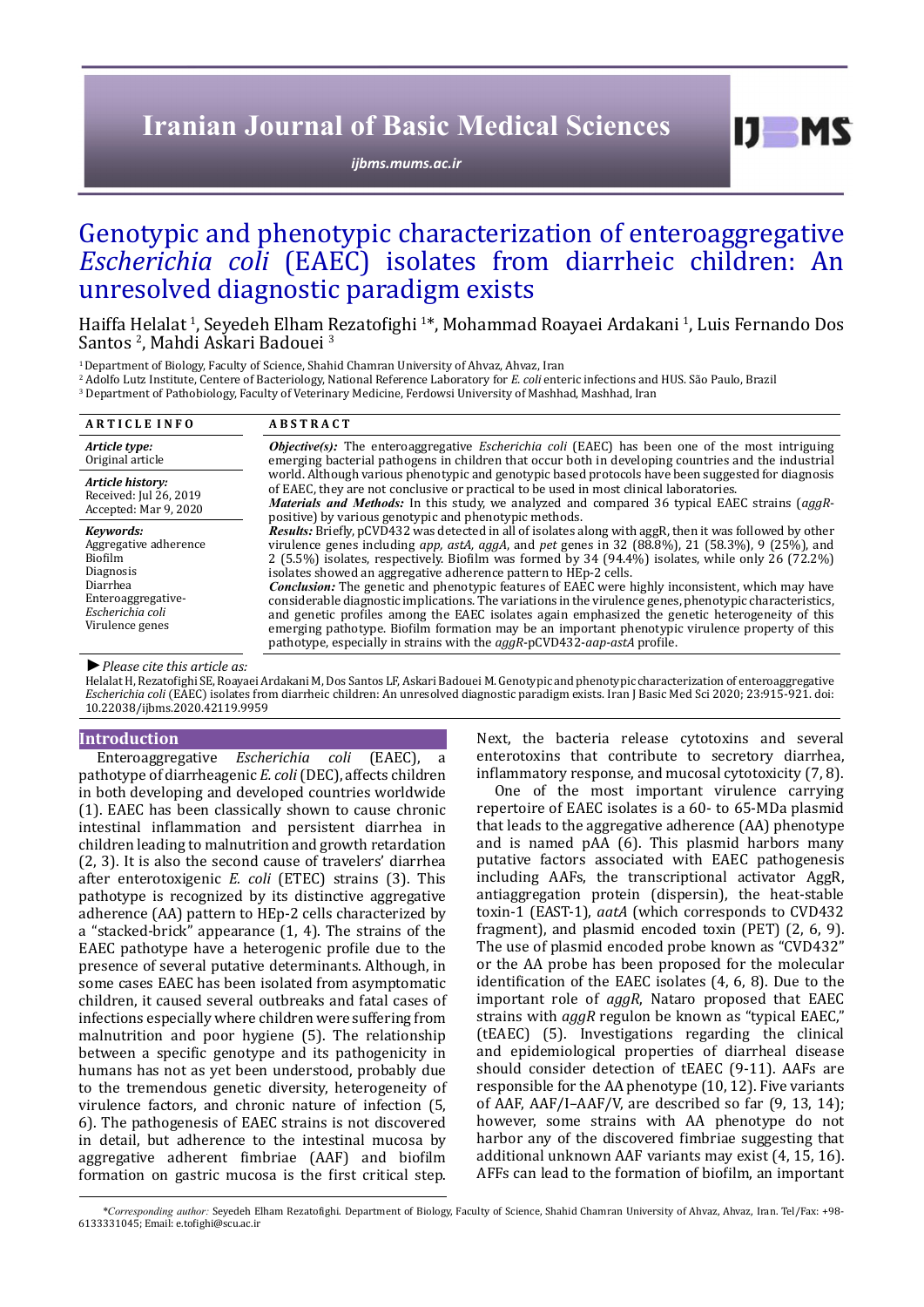pathogenic trait of EAEC (9, 14, 16). Treatment of EAEC infection can be difficult as mucosal biofilm creates a barrier that prevents the penetration of antibiotics and host antimicrobial factors (17). One of the other EAEC virulence factors that are present in a minority of the strains is the pAA plasmid-encoded toxin (PET), which cleaves the membrane cytoskeletal protein, spectrin. EAST-1 is another virulence factor associated with the EAEC isolates that is encoded by the *astA* gene (5, 10), although it is not restricted to EAEC (9). EAST-1 reduces the absorption of water and electrolytes by the enterocytes of the intestine (15).

Although comparing to other DEC, investigations on EAEC are scarce many studies have suggested that EAEC is much more prevalent than the other DEC in the industrialized and developing countries as reported in UK (18), USA (19), Brazil (20), and India (21). Similar to other countries, very few studies considered EAEC detection in Iran, but a few reports showed the highest prevalence among DEC (22). In our recent study in Southwest Iran (Khouzestan province), we observed that EAEC constituted more than 60% of DEC isolates in diarrheic children (23); therefore, in the present research we aimed to compare phenotypic and genotypic features of EAEC for the first time in Iran.

# **Materials and Methods**

# *Bacterial strains*

In this study, 36 non-duplicate EAEC isolates that were collected in our previous investigation (23) were analyzed. All the EAEC strains were derived from 208 stool samples of children with diarrhea in Ahvaz city, Iran, during 2015–2016. All of the investigated isolates were identified as *E. coli* by biochemical tests and PCR amplification of the *uidA* gene and confirmed as typical EAEC using *aggR* gene-specific PCR.

# *Biofilm formation assay*

The strains were grown in Luria-Bertani (LB) medium (Merck, Germany) at 37 ° C. Two hundred microliters of Dulbecco's modified Eagle's medium (DMEM) (GIBCO, Scotland) containing 0.45% glucose was added to 96 well flat-bottom microtiter polystyrene plates (SPL; South Korea), and then, 5 μl of each overnight culture of isolates was inoculated to each well. The samples were incubated at 37 ° C, and after 18 hr, the culture was removed, and the biofilm was stained with 0.5% crystal violet for 5 min; the wells washed with 1×PBS, and air dried. Two hundred microliters of 95% ethanol was added to each well, and the absorbance was measured using a plate reader (Bio-Rad; USA) at 570 nm. The isolates were classified into three categories as high, weak, and no biofilm producers. *The* isolates with  $OD_{570}$  readings lower than the mean plus two standard deviations of the *E. coli* DH5 $\alpha$  (OD<sub>570</sub>≤0.38) were considered negative biofilm producers. The strains with  $OD_{570}$ >0.38<0.76 and  $OD_{570}$ ≥0.76 readings were categorized as weak and strong biofilm producers, respectively. EAEC strain 042 and *E. coli* DH5α served as positive and negative controls for the strong biofilm producer, and the non-biofilm producer, respectively. All the assays were carried out in triplicate (10).

### *Adhesion assay*

HEp-2 cells were grown in RPMI1640 (GIBCO, Scotland) with 10% fetal bovine serum (FBS) (GIBCO, Scotland), penicillin (100 U/mL), and streptomycin (100  $\mu$ g/mL) at 37 °C under 5% CO<sub>2</sub> in a 24-well tissue culture plate to produce a monolayer with 50% –70% confluence. Then, the culture medium was replaced with fresh RPMI1640 with 2% FBS, and 1% D-mannose without antibiotics. The EAEC isolates were cultured in a nutrient broth overnight at 37 ° C, and then, 35 µl of each sample adjusted to  $OD_{600} = 2$  was inoculated to each well and incubated at 37 °C for 3 hr. Next, the cells were washed twice with PBS, fixed with 100% methanol, and stained with 10% Giemsa for 5 min. The AA patterns were examined under 40 magnification using an inverted microscope (Olympus; Japan) (6). All the assays were carried out in triplicate.

# *Invasion assay*

The assay was performed as previously described (6). The first step of the test was done as described for the adhesion assay with the difference that 3 hr after the inoculation of the isolates into the HEp-2 cells, the cells were washed three times with PBS, and the cell culture medium containing 250 μg/ml amikacin was added to each well to kill the extracellular bacteria (all isolates were sensitive to amikacin). Next, the monolayer cells were incubated for an additional 1 hr, washed with PBS, and then, lysed with 1% Triton X-100 in deionized water for 5 min. The culture media containing lysed cells were removed, diluted, and cultured on nutrient agar media, and the number of CFU was calculated after 24 hr to quantify the number of intracellular bacteria and measure the invasion. The percentage of the original inoculum isolate resisting treatment with amikacin was measured to express the invasion levels. The assays were performed in duplicate and at least three times in independent experiments (6).

# *Detection of virulence genes*

Boiling method was used to prepare the DNA template for PCR. In brief, an individual colony was inoculated to 1 mL nutrient broth and incubated at 37 ° C for 6 hr. Then, the culture was centrifuged, and the supernatant was removed. The bacterial plate was suspended in 300 µl distilled water and boiled for 10 min. Next, the sample was centrifuged at 11000 g for 10 min, and the supernatant was harvested and stored at 20 ° C until use. All isolates were examined by PCR for pCVD432, *aggA*, *aafA*, *aap*, *pet*, and *astA* genes. The reaction conditions were previously described (8, 16, 24-26). The details of the primers are presented in Table 1.

# *Enterobacterial repetitive intergenic consensus (ERIC)-PCR fingerprinting*

The extracted DNA of the isolates was analyzed by ERIC-PCR reaction, as previously described (27, 28). The reaction mixture of 25 μl volume contained 12.5 μl master mix with a final concentration of 2 mM  $MgCl$ <sub>2</sub> (Amplicon, Denmark), 0.4 μM of each primer (Table 1), and 25 ng template DNA. The amplifications were carried out with a Bio-Rad (USA) thermal cycler (1 cycle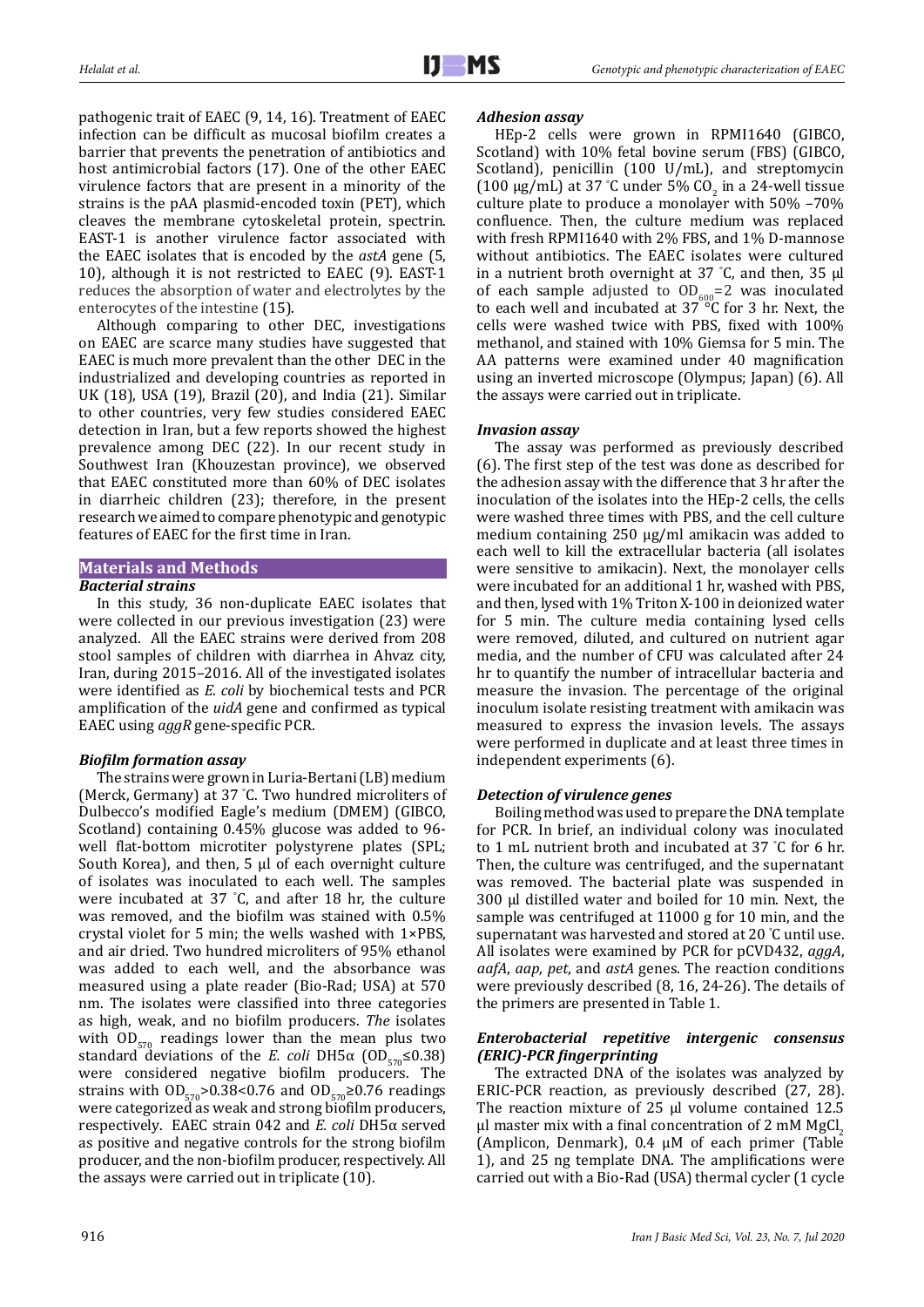

| Primer name | Sequence $(5' \rightarrow 3')$ | References              |    |
|-------------|--------------------------------|-------------------------|----|
|             | Forward                        | Reverse                 |    |
| aggR        | ACGCAGAGTTGCCTGATAAAG          | AATACAGAATCGTCAGCATCAGC | 30 |
| pCVD432     | CTGGCGAAAGACTGTATCAT           | AATGTATAGAAATCCGCTGTT   | 29 |
| app         | CTTGGGTATCAGCCTGAATG           | AACCCATTCGGTTAGAGCAC    | 2  |
| pet         | ACTGGCGGACTCATTGCTGT           | GCGTTTTTCCGTTCCCTATT    | 31 |
| astA        | TGCCATCAACACAGTATATCCG         | ACGGCTTTGTAGTCCTTCCAT   | 30 |
| aggA        | TTAGTCTTCTATCTAGGG             | AAATTAATTCCGGCATGG      | 16 |
| aafA        | TGCGATTGCTACTTTATTAT           | ATTGACCGTGATTGGCTTCC    | 16 |
| ERIC        | ATGTAAGCTCCTGGGGATTCAC         | AAGTAAGTGACTGGGGTGAGCG  | 32 |

**Table 1.** Names and sequences of primers used for ERIC-PCR and PCR amplification of virulence genes

at 94 ° C for 7 min; 35 cycles at 94 ° C for 30 sec, 50 ° C for 1 min, and 72 ° C for 3 min; and 1 cycle at 72 ° C for 15 min). A data matrix was compiled, to assess the relatedness between the isolates, based on the presence or absence of a band with the score of 1 or 0, respectively. The SIMQUAL program in NTSYS-pc, version 2.02e, was used to calculate Jaccard's similarity coefficients between the isolates. The data were used for UPGMA cluster analyzing using the SAHN NTSYS program.

#### *Statistical analysis*

The data were analyzed using the Fisher's exact and χ2 tests. A *P*-value equal to or less than 0.05 was considered significant.

#### **Results**

# *Genotypic characterization of EAEC isolates*

In the previous study, EAEC strains were detected by

confirming the presence of the *aggR* gene; as a result, all strains were positive for *aggR*. All strains were also positive for the pCVD432 fragment (which corresponds to pAA plasmid). Thirty two (88.8%) isolates harbored the *aap* gene, which encodes dispersin, and revealed perfect concordance between pCVD432-*aggR* positivity and the presence of the *aap* gene. The *aap* gene was the most commonly identified virulence gene followed by *astA*, which was identified in 21 (58.3%) isolates. The frequencies of virulence genes among the EAEC isolates are shown in Table 2. Fimbrial encoding gene of *aggA* was found in 9 (25%) isolates, while none of the strains had the *aafA* gene. Finally, *pet* gene was identified in 2 (5.5%) isolates. Two isolates harbored only the pCVD432-*aggR*, but not the other virulence genes investigated; however, they showed the AA phenotype. Statistical analysis revealed that there was no significant relationship between virulence factors. Several different

**Table 2.** Frequency of two virulence-related marker combinations among enteroaggregative *Escherichia coli* (EAEC) strains isolated from children with diarrhea (N=36)

|           | pCVD432 N<br>(% ) | aggR<br>N(%) | aggA<br>N(%) | astA<br>N(%) | aafA<br>N(%) | aap<br>N(%) | pet<br>N(%) | Biofilm N<br>(% ) | Adherence N<br>(%) | <b>Invasion N</b><br>(% ) |
|-----------|-------------------|--------------|--------------|--------------|--------------|-------------|-------------|-------------------|--------------------|---------------------------|
| pcvd432   | 36 (100)          |              |              |              |              |             |             |                   |                    |                           |
| aggR      | 36 (100)          | 36 (100)     |              |              |              |             |             |                   |                    |                           |
| aggA      | 9(25)             | 9(25)        | 9(25)        |              |              |             |             |                   |                    |                           |
| astA      | 21 (58.3)         | 21 (58.3)    | 3(8.3)       | 21 (58.3)    |              |             |             |                   |                    |                           |
| aafA      | 0(0)              | 0(0)         | 0(0)         | 0(0)         | 0(0)         |             |             |                   |                    |                           |
| aap       | 32 (88.8)         | 32 (88.8)    | 9(25)        | 16 (44.4)    | 0(0)         | 32 (88.8)   |             |                   |                    |                           |
| pet       | 2(5.5)            | 2(5.5)       | 2(5.5)       | 0(0)         | 0(0)         | 2(5.5)      | 2(5.5)      |                   |                    |                           |
| Biofilm   | 34 (94.4)         | 34 (94.4)    | 9(25)        | 16 (44.4)    | 0(0)         | 30 (83.3)   | 2(5.5)      | 34 (94.4)         |                    |                           |
| Adherence | 26 (72.2)         | 26 (72.2)    | 6(16.6)      | 14 (38.8)    | 0(0)         | 22 (61.1)   | 2(5.5)      | 24 (66.6)         | 26 (72.2)          |                           |
| Invasion  | 10(27.7)          | 10(27.7)     | 2(5.5)       | 5(13.8)      | 0(0)         | 8(22.2)     | 0(0)        | 8(22.2)           | 5(13.8)            | 10 (27.7)                 |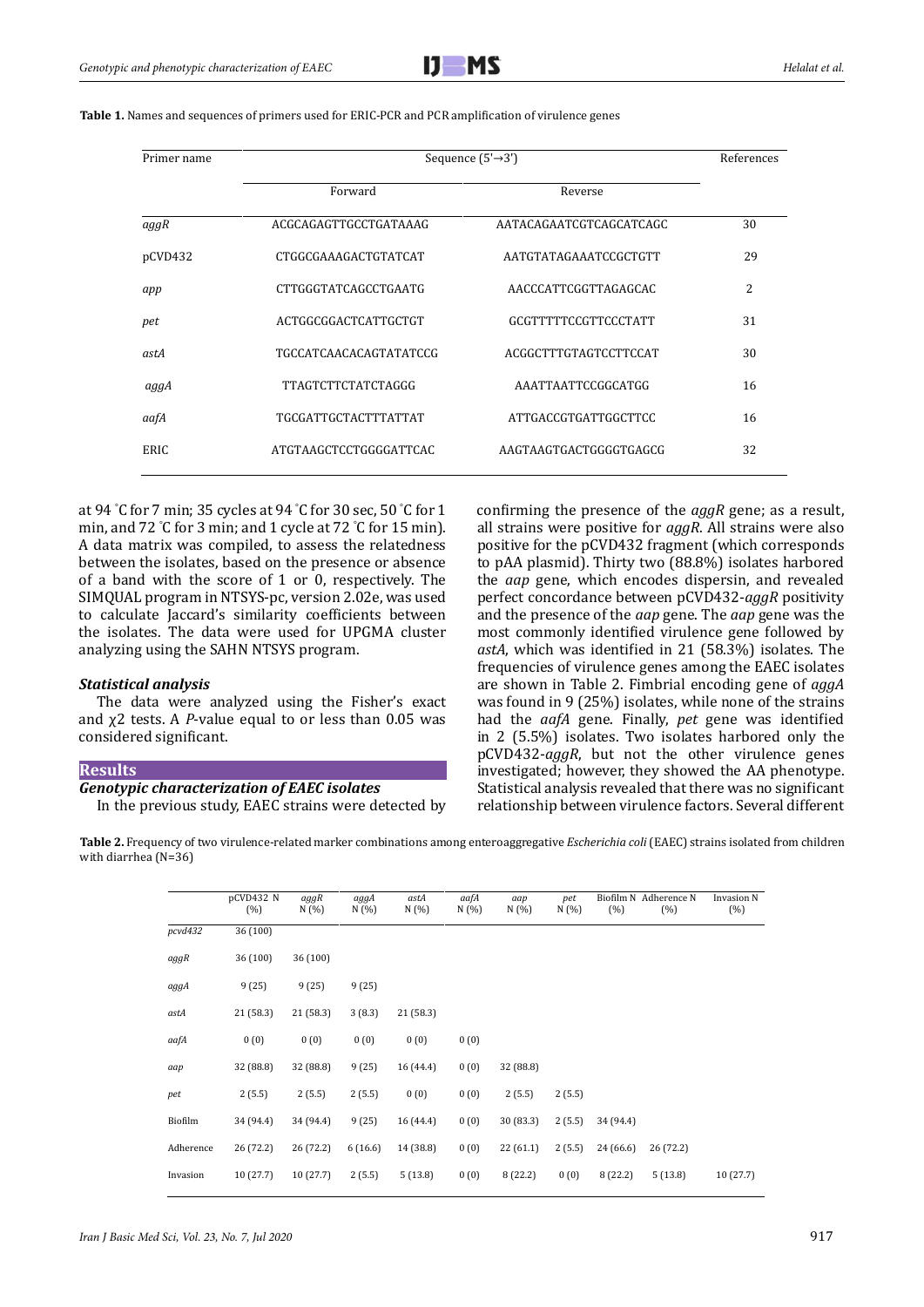|  | <b>Table 3.</b> The frequency of different virulence gene combinations  |  |  |  |  |
|--|-------------------------------------------------------------------------|--|--|--|--|
|  | among enteroaggregative <i>Escherichia coli</i> (EAEC) strains isolated |  |  |  |  |
|  | from children with diarrhea                                             |  |  |  |  |

| Genetic profiles           | EAEC isolates N (%) |  |  |  |
|----------------------------|---------------------|--|--|--|
| pCVD432-aggR-aap-astA      | 13 (36.1)           |  |  |  |
| pCVD432-aggR-aap           | 10(27.7)            |  |  |  |
| pCVD432-aggR-astA          | 5(13.9)             |  |  |  |
| pCVD432-aggR-aap-aggA      | 4(11.1)             |  |  |  |
| pCVD432-aggR-aap-aggA-astA | 3(8.3)              |  |  |  |
| pCVD432-aggR               | 2(5.5)              |  |  |  |
| pCVD432-aggR-aap-aggA-pet  | 2(5.5)              |  |  |  |
|                            |                     |  |  |  |

profiles of the virulence gene combinations were found among the isolates (Table 3). The most prevalent combination was pCVD432-*aggR*-*aap-astA,* which was found in 13 (36.1%) strains.

# *Phenotypic characterization of EAEC isolates*

The results of adherence, invasive, and biofilm assays are presented in Table 2. Adherence to the cells is a critical first step for bacterial pathogenesis (6). All isolates were analyzed for adhering to HEp-2 cells. The AA pattern was observed in 26 (72.2%) isolates; however, in spite of the presence of pCVD432-*aggR*, which defined tEAEC strains, 10 (27.7%) isolates were not adherent and did not reveal the AA pattern on the HEp-2 cells, which is still used to define the EAEC pathotype. The ability to form biofilm using EAEC isolates was semi-quantitatively assessed using the microliter plate assay. Accordingly, 30 (83.3%) and 4 (11.1%) isolates were high and weak biofilm producers and only 2 (5.5%) isolates were unable to produce biofilm. One of the factors that could be involved in the bacterial pathogenesis is the ability to invade cells. Several studies revealed that some EAEC strains possessed this ability (9, 29). In the present study, 7 (19.4%) and 3 (8.3%) isolates showed low (<0.05% of the original inoculum) and high (>0.05% of the original inoculum) invasion rates, respectively and the rest of them were unable to invade the cells.

# *ERIC-PCR*

The ERIC-PCR banding patterns yielded 5 to 25 bands encompassing in size from 100 bp to 5000 bp. A dendrogram was constructed based on analysis of DNA bands using NTSYS-pc V 2.02e. UPGMA clustering differentiated all the isolates into 5 clusters and 17 sub-clusters at a coefficient of 0.71 and 0.85, respectively. The genetic diversity and relatedness of the *E. coli* strains were shown in Figure 1. In the same cluster, *E. coli* isolates are the most genetically related to ones and are more homogenous; while according to the Figure 1 these isolates have different phenotypic profiles. However, some isolates in different clusters or sub clusters have similar phenotypic profiles. *E. coli*  isolates were placed in the same cluster but isolated from different persons or times suggested that these strains might be circulating isolates in the environment.

# **Discussion**

Although some studies investigated the association of virulence genes and EAEC pathogenesis, little is known about the major attributes in the virulence



**Figure 1.** Enterobacterial repetitive intergenic consensus (ERIC) dendrogram and characteristics of enteroaggregative *Escherichia coli* (EAEC) isolates causing diarrhea in children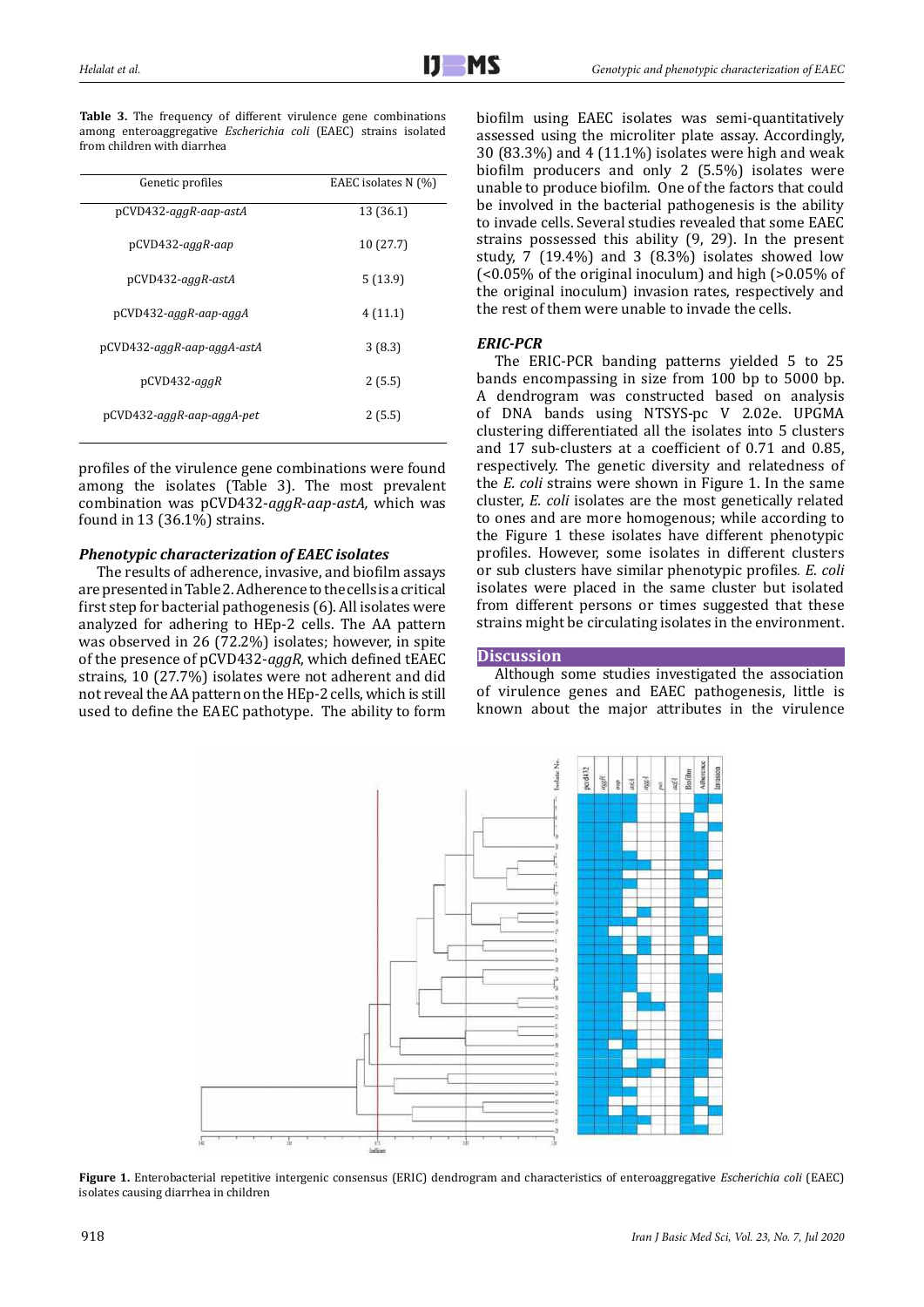of this pathotype. Currently, three methods are used for identification of the EAEC pathotype, including phenotypic cell culture assays, molecular detection, or combined methods (30). The studied isolates in our research were previously identified as EAEC based on the detection of the flagship *aggR* gene. The pCVD432 fragment was also detected in all isolates; therefore, these isolates were considered as tEAEC. Approximately 72% of the isolates revealed the AA pattern, and the rest were unable to adhere to the HEp-2 cells. Presumably, only the presence of pCVD432 and *aggR* regulon is not sufficient to yield the "stacked bricks" pattern. Some isolates with the "stacked-brick" mode are negative for both of these fragments and are known as atypical EAEC (31). In fact, as a result of discrepancies in diagnosis of EAEC, we cannot clearly define the highly pathogenic EAEC clones and efficiently track related epidemics. These results suggest that relying on the observation of "stacked-brick" pattern may not be sufficient to detect some possible diarrheagenic strains within this pathotype. Although, it should be noted that the extended incubation time may increase the sensitivity of the adherence assay.

In this study, the virulence gene content of EAEC was quite diverse, which shows the mosaic nature of EAEC genome, possibly the result of extensive horizontal gene transfer (HGT) and recombination (32, 33). One of the genes that has been frequently found in the EAEC is *aap* (9). In our study, more than 86% of the isolates harbored this gene with the combination of *aggR* and pCVD432. Strains carrying the *aap* gene can overcome the mucus layer that is produced in response to bacterial infection by the production of dispersin (34).

Our results also revealed that 25% of the isolates harbored AAF/I, but AAF/II was not found in any of the isolates. The frequency of these fimbriae among the EAEC isolates is highly variable in different studies; for example, AAP/I frequency has been reported to be from 0% (35) to 63% (36). It is suggested that the prevalence of the operon AAF/II is low, and our results corroborate these findings (12, 37). Some researchers have suggested that the presence of AAF/II is a marker for pathogenic EAEC strains (37, 38). Obviously, the high heterogeneity of this operon prevents its detection by the conventional methods (12), and therefore, its diagnostic value needs to be evaluated. Overall, a comprehensive study that described all AAF variants is not yet introduced (15). Comparative genomics on large EAEC collections of different origins seems to be necessary to clarify the virulence attributes of this versatile pathogen and its important virulence plasmid.

In the past, the *astA* gene was considered a character of the EAEC pathotype, but later, this gene was found among the other pathotypes and commensal isolates (39); therefore, it was concluded that the EAST toxin is not sufficient to cause diarrhea unless combined with other virulence factors (34). However, few DEC strains were found that harbor no virulence factors other than EAST (39). *astA* was found in more than half of the isolates and approximately 78% and 89% of them showed an AA pattern and *aap* gene, respectively. Presumably, a combination of these characters with each other can contribute to the pathogenesis of the isolates.

One of the important pathogenicity factors of EAEC is the biofilm formation which occurs mainly in the colon and to a lesser extent in the small intestine. It is believed that many persistent and chronic bacterial infections are closely associated with biofilm formation (37). The evaluation of biofilm formation has been introduced as a possible method for the screening of pathogenic EAEC isolates (11). In our study, more than 94% of the isolates were able to form a biofilm and at least 85% of them were detected as high biofilm producers. In different studies, the ability of the EAEC isolates to form biofilm varied and a prevalence of 50%–100% for biofilm formation has been reported (37, 40). Such variations confirm that this test is not similarly applicable as a reliable diagnostic option. The similarity in the biofilm formation in our study may indicate the presence of a main cluster and its sub-clusters in the studied area. We need more details of the genetic lineages by multi locus sequence typing (MLST) analysis to confirm this because ERIC-typing did not verify such hypothesis. The ERIC profile revealed that the isolates were divided into five clusters; however, similar isolates harbored different virulence gene profiles or phenotypic characteristics (Figure 1). Although, we have successfully used ERICtyping with good discriminatory power for STEC strains (41), it might be a less efficient tool for EAEC clonal analysis. This phenomenon may also be explained by the pAA plasmid transfer to a diverse pool of gut *E. coli* with different genetic backgrounds.

#### **Conclusion**

The variation in the virulence genes and phenotypic traits of EAEC isolates reassured the genetic heterogeneity of this pathotype and the subsequent challenges it causes in clinical laboratories. Additionally, unlike many well recognized DEC strains, some important typing schemes like serotyping have been less promising for EAEC due to vast genetic diversity and presence of many unknown antigenic variants (32). It seems that the current status of EAEC diagnosis is not equivalent to its clinical relevance, especially in countries that children are suffering from the triads of malnutrition, poor hygiene, and subsequent infections. Although, biofilm formation and AA pattern in cell culture have been the most important diagnostic criteria of this pathotype, we still need to develop more practical and reliable diagnostic options for screening of EAEC in clinical settings.

#### **Acknowledgment**

The results presented in this paper were part of the thesis of MSc student (Haifa Helalat) and the grant was provided by Shahid Chamran University of Ahvaz, Ahvaz, Iran.

#### **Conflicts of Interest**

The authors declare that there are no conflicts of interest.

#### **References**

1. Sukkua K, Patungkaro W, Sukhumungoon P. Detection and molecular characterization of enteroaggregative *Escherichia coli* from diarrheal patients in tertiary hospitals,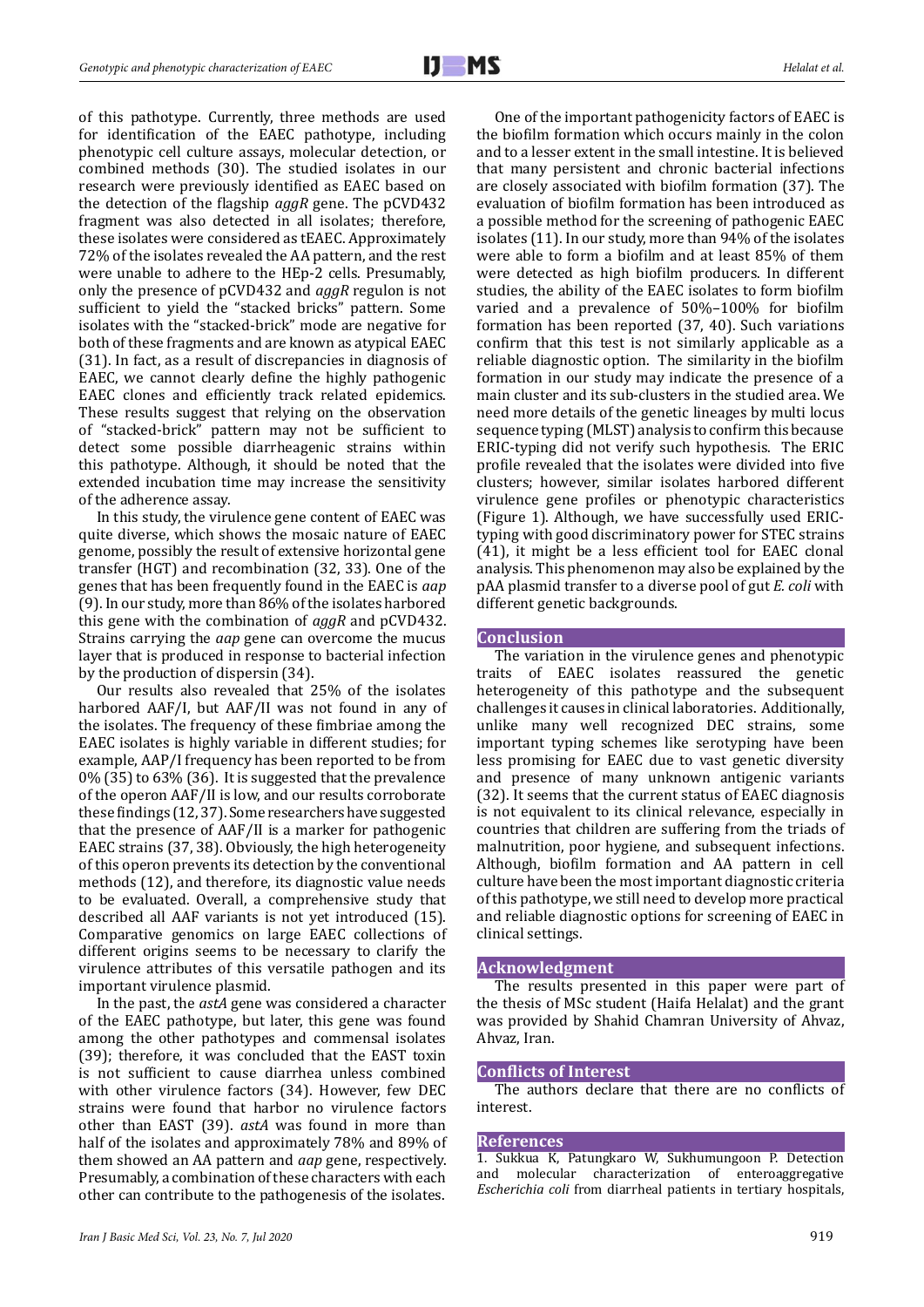southern Thailand. Southeast Asian J Trop Med Public Health 2015;46:901-910.

2. Haghi F, Zeighami H, Hajiahmadi F, [Khoshvaght H](https://www.ncbi.nlm.nih.gov/pubmed/?term=Khoshvaght%20H%5BAuthor%5D&cauthor=true&cauthor_uid=24281909), [Bayat](https://www.ncbi.nlm.nih.gov/pubmed/?term=Bayat%20M%5BAuthor%5D&cauthor=true&cauthor_uid=24281909)  [M](https://www.ncbi.nlm.nih.gov/pubmed/?term=Bayat%20M%5BAuthor%5D&cauthor=true&cauthor_uid=24281909). Frequency and antimicrobial resistance of diarrhoeagenic *Escherichia coli* from young children in Iran. J Med Microbiol 2014;63:427-432.

3. Kubomura A, Misaki T, Homma S, Matsuo C, Okabe N. Phenotypic and molecular characterization of enteroaggregative *Escherichia coli* isolated in Kawasaki, Japan. Jpn J Infect Dis 2017;70:507-512.

4. Harrington SM, Dudley EG, Nataro JP. Pathogenesis of enteroaggregative *Escherichia coli* infection. FEMS Microbiol Lett 2006;254:12-18.

5. Nataro JP, Steiner T, Guerrant RL. Enteroaggregative *Escherichia coli*. Emerg Infect Dis 1998;4:251-261.

6. Franca FL, Wells TJ, Browning DF, [Nogueira RT](https://www.ncbi.nlm.nih.gov/pubmed/?term=Nogueira%20RT%5BAuthor%5D&cauthor=true&cauthor_uid=23936127), [Sarges](https://www.ncbi.nlm.nih.gov/pubmed/?term=Sarges%20FS%5BAuthor%5D&cauthor=true&cauthor_uid=23936127)  [FS](https://www.ncbi.nlm.nih.gov/pubmed/?term=Sarges%20FS%5BAuthor%5D&cauthor=true&cauthor_uid=23936127), [Pereira AC](https://www.ncbi.nlm.nih.gov/pubmed/?term=Pereira%20AC%5BAuthor%5D&cauthor=true&cauthor_uid=23936127), *et al*. Genotypic and phenotypic characterisation of enteroaggregative *Escherichia coli* from children in Rio de Janeiro, Brazil. PLoS One 2013;8:e69971.

7. Brzuszkiewicz E, Thurmer A, Schuldes J, [Leimbach](https://www.ncbi.nlm.nih.gov/pubmed/?term=Leimbach%20A%5BAuthor%5D&cauthor=true&cauthor_uid=21713444)  [A,](https://www.ncbi.nlm.nih.gov/pubmed/?term=Leimbach%20A%5BAuthor%5D&cauthor=true&cauthor_uid=21713444) [Liesegang H,](https://www.ncbi.nlm.nih.gov/pubmed/?term=Liesegang%20H%5BAuthor%5D&cauthor=true&cauthor_uid=21713444) [Meyer FD,](https://www.ncbi.nlm.nih.gov/pubmed/?term=Meyer%20FD%5BAuthor%5D&cauthor=true&cauthor_uid=21713444) *et al*. Genome sequence analyses of two isolates from the recent *Escherichia coli* outbreak in Germany reveal the emergence of a new pathotype: Entero-Aggregative-Haemorrhagic *Escherichia coli* (EAHEC). Arch Microbiol 2011;193:883-891.

8. Cerna JF, Nataro JP, Estrada-Garcia T. Multiplex PCR for detection of three plasmid-borne genes of enteroaggregative *Escherichia coli* strains. J Clin Microbiol 2003;41:2138-2140.

9. Hebbelstrup Jensen B, Poulsen A, Hebbelstrup Rye Rasmussen S, [Struve C,](https://www.ncbi.nlm.nih.gov/pubmed/?term=Struve%20C%5BAuthor%5D&cauthor=true&cauthor_uid=28611957) [Engberg JH,](https://www.ncbi.nlm.nih.gov/pubmed/?term=Engberg%20JH%5BAuthor%5D&cauthor=true&cauthor_uid=28611957) [Friis-Møller A](https://www.ncbi.nlm.nih.gov/pubmed/?term=Friis-M%C3%B8ller%20A%5BAuthor%5D&cauthor=true&cauthor_uid=28611957), *et al*. Genetic virulence profile of enteroaggregative *Escherichia coli* strains isolated from danish children with either acute or persistent diarrhea. Front Cell Infect Microbiol 2017;7:230.

10. Estrada-Garcia T, Perez-Martinez I, Bernal-Reynaga R, [Zaidi](https://www.ncbi.nlm.nih.gov/pubmed/?term=Zaidi%20MB%5BAuthor%5D&cauthor=true&cauthor_uid=24892007)  [MB.](https://www.ncbi.nlm.nih.gov/pubmed/?term=Zaidi%20MB%5BAuthor%5D&cauthor=true&cauthor_uid=24892007) Enteroaggregative *Escherichia coli*: a pathogen bridging the north and south. Curr Trop Med Rep 2014;1:88-96.

11. Hebbelstrup Jensen B, Olsen KE, Struve C, Krogfelt KA, Petersen AM. Epidemiology and clinical manifestations of enteroaggregative *Escherichia coli*. Clin Microbiol Rev 2014;27:614-630.

12. Kahali S, Sarkar B, Rajendran K, [Khanam J](https://www.ncbi.nlm.nih.gov/pubmed/?term=Khanam%20J%5BAuthor%5D&cauthor=true&cauthor_uid=15364997), [Yamasaki](https://www.ncbi.nlm.nih.gov/pubmed/?term=Yamasaki%20S%5BAuthor%5D&cauthor=true&cauthor_uid=15364997)  [S](https://www.ncbi.nlm.nih.gov/pubmed/?term=Yamasaki%20S%5BAuthor%5D&cauthor=true&cauthor_uid=15364997), [Nandy RK](https://www.ncbi.nlm.nih.gov/pubmed/?term=Nandy%20RK%5BAuthor%5D&cauthor=true&cauthor_uid=15364997), *et al*. Virulence characteristics and molecular epidemiology of enteroaggregative *Escherichia coli* isolates from hospitalized diarrheal patients in Kolkata, India. J Clin Microbiol 2004;42:4111-4120.

13. Jonsson R, Struve C, Boisen N, Mateiu RV, Santiago AE, Jenssen H, *et al*. Novel aggregative adherence fimbria variant of enteroaggregative *Escherichia coli*. Infect Immun 2015;83:1396-1405.

14. Shamir ER, Warthan M, Brown SP, [Nataro JP](https://www.ncbi.nlm.nih.gov/pubmed/?term=Nataro%20JP%5BAuthor%5D&cauthor=true&cauthor_uid=20086145), [Guerrant](https://www.ncbi.nlm.nih.gov/pubmed/?term=Guerrant%20RL%5BAuthor%5D&cauthor=true&cauthor_uid=20086145)  [RL](https://www.ncbi.nlm.nih.gov/pubmed/?term=Guerrant%20RL%5BAuthor%5D&cauthor=true&cauthor_uid=20086145), [Hoffman PS](https://www.ncbi.nlm.nih.gov/pubmed/?term=Hoffman%20PS%5BAuthor%5D&cauthor=true&cauthor_uid=20086145). Nitazoxanide inhibits biofilm production and hemagglutination by enteroaggregative *Escherichia coli* strains by blocking assembly of AafA fimbriae. Antimicrob Agents Chemother 2010;54:1526-1533.

15. Boisen N, Struve C, Scheutz F, [Nataro JP.](https://www.ncbi.nlm.nih.gov/pubmed/?term=Nataro%20JP%5BAuthor%5D&cauthor=true&cauthor_uid=18443096) New adhesin of enteroaggregative *Escherichia coli* related to the Afa/Dr/AAF family. Infect Immun 2008;76:3281-3292.

16. Czeczulin JR, Balepur S, Hicks S, [Phillips A,](https://www.ncbi.nlm.nih.gov/pubmed/?term=Phillips%20A%5BAuthor%5D&cauthor=true&cauthor_uid=9317019) [Hall R,](https://www.ncbi.nlm.nih.gov/pubmed/?term=Hall%20R%5BAuthor%5D&cauthor=true&cauthor_uid=9317019) [Kothary](https://www.ncbi.nlm.nih.gov/pubmed/?term=Kothary%20MH%5BAuthor%5D&cauthor=true&cauthor_uid=9317019)  [MH,](https://www.ncbi.nlm.nih.gov/pubmed/?term=Kothary%20MH%5BAuthor%5D&cauthor=true&cauthor_uid=9317019) *et al*. Aggregative adherence fimbria II, a second fimbrial antigen mediating aggregative adherence in enteroaggregative *Escherichia coli*. Infect Immun 1997;65:4135-4145.

17. Vijay D, Dhaka P, Vergis J, [Negi M](https://www.ncbi.nlm.nih.gov/pubmed/?term=Negi%20M%5BAuthor%5D&cauthor=true&cauthor_uid=25529123), [Mohan V,](https://www.ncbi.nlm.nih.gov/pubmed/?term=Mohan%20V%5BAuthor%5D&cauthor=true&cauthor_uid=25529123) [Kumar M,](https://www.ncbi.nlm.nih.gov/pubmed/?term=Kumar%20M%5BAuthor%5D&cauthor=true&cauthor_uid=25529123) *et al*. Characterization and biofilm forming ability of diarrhoeagenic enteroaggregative *Escherichia coli* isolates recovered from human infants and young animals. Comp Immunol Microbiol Infect Dis 2015;38:21-31.

18. Chattaway MA, Harris R, Jenkins C, [Tam C,](https://www.ncbi.nlm.nih.gov/pubmed/?term=Tam%20C%5BAuthor%5D&cauthor=true&cauthor_uid=24079400) [Coia JE,](https://www.ncbi.nlm.nih.gov/pubmed/?term=Coia%20JE%5BAuthor%5D&cauthor=true&cauthor_uid=24079400) [Gray](https://www.ncbi.nlm.nih.gov/pubmed/?term=Gray%20J%5BAuthor%5D&cauthor=true&cauthor_uid=24079400)  [J,](https://www.ncbi.nlm.nih.gov/pubmed/?term=Gray%20J%5BAuthor%5D&cauthor=true&cauthor_uid=24079400) *et al*. Investigating the link between the presence of enteroaggregative *Escherichia coli* and infectious intestinal disease in the United Kingdom, 1993 to 1996 and 2008 to

2009. Euro Surveill 2013;18:1-7.

19. Nataro JP, Mai V, Johnson J, [Blackwelder WC,](https://www.ncbi.nlm.nih.gov/pubmed/?term=Blackwelder%20WC%5BAuthor%5D&cauthor=true&cauthor_uid=16838226) [Heimer](https://www.ncbi.nlm.nih.gov/pubmed/?term=Heimer%20R%5BAuthor%5D&cauthor=true&cauthor_uid=16838226) [R](https://www.ncbi.nlm.nih.gov/pubmed/?term=Heimer%20R%5BAuthor%5D&cauthor=true&cauthor_uid=16838226), [Tirrell S,](https://www.ncbi.nlm.nih.gov/pubmed/?term=Tirrell%20S%5BAuthor%5D&cauthor=true&cauthor_uid=16838226) *et al*. Diarrheagenic *Escherichia coli* infection in Baltimore, Maryland, and New Haven, Connecticut. Clin Infect Dis 2006;43:402-407.

20. Bueris V, Sircili MP, Taddei CR, dos Santos MF, Franzolin MR, Martinez MB, *et al*. Detection of diarrheagenic *Escherichia coli* from children with and without diarrhea in Salvador, Bahia, Brazil. [Memórias do Instituto Oswaldo Cruz](https://en.wikipedia.org/wiki/Mem%C3%B3rias_do_Instituto_Oswaldo_Cruz) 2007;102:839- 844.

21. Hegde A, Ballal M, Shenoy S. Detection of diarrheagenic *Escherichia coli* by multiplex PCR. Indian J Med Microbiol 2012;30:279-84.

22. Jafari A, Aslani MM, Bouzari S. *Escherichia coli*: a brief review of diarrheagenic pathotypes and their role in diarrheal diseases in Iran. Iran J Microbiol 2012;4:102-117.

23. Mahdavi Broujerdi S, Roayaei Ardakani M, Rezatofighi SE. [Characterization of diarrheagenic](file:///C:/Users/nasirlin2/Desktop/9959/javascript:void(0)) *Escherichia coli* strains [associated with diarrhea in children, Khouzestan, Iran.](file:///C:/Users/nasirlin2/Desktop/9959/javascript:void(0)) J Infect Dev Ctries 2018;12:649-656

24. Mohamed JA, Huang DB, Jiang ZD, [DuPont HL,](https://www.ncbi.nlm.nih.gov/pubmed/?term=DuPont%20HL%5BAuthor%5D&cauthor=true&cauthor_uid=17093030) [Nataro](https://www.ncbi.nlm.nih.gov/pubmed/?term=Nataro%20JP%5BAuthor%5D&cauthor=true&cauthor_uid=17093030)<br>IP. Belkind-Gerson I. *et al.* Association of putative [Belkind-Gerson J](https://www.ncbi.nlm.nih.gov/pubmed/?term=Belkind-Gerson%20J%5BAuthor%5D&cauthor=true&cauthor_uid=17093030), et al. Association of putative enteroaggregative *Escherichia coli* virulence genes and biofilm production in isolates from travelers to developing countries. J Clin Microbiol 2007;45:121-126.

25. Muller D, Greune L, Heusipp G, [Karch H,](https://www.ncbi.nlm.nih.gov/pubmed/?term=Karch%20H%5BAuthor%5D&cauthor=true&cauthor_uid=17400780) [Fruth A,](https://www.ncbi.nlm.nih.gov/pubmed/?term=Fruth%20A%5BAuthor%5D&cauthor=true&cauthor_uid=17400780) [Tschäpe](https://www.ncbi.nlm.nih.gov/pubmed/?term=Tsch%C3%A4pe%20H%5BAuthor%5D&cauthor=true&cauthor_uid=17400780) [H,](https://www.ncbi.nlm.nih.gov/pubmed/?term=Tsch%C3%A4pe%20H%5BAuthor%5D&cauthor=true&cauthor_uid=17400780) *et al*. Identification of unconventional intestinal pathogenic *Escherichia coli* isolates expressing intermediate virulence factor profiles by using a novel single-step multiplex PCR. Appl Environ Microbiol 2007;73:3380-3390.

26. Schmidt H, Knop C, Franke S, [Aleksic S](https://www.ncbi.nlm.nih.gov/pubmed/?term=Aleksic%20S%5BAuthor%5D&cauthor=true&cauthor_uid=7751380), [Heesemann J](https://www.ncbi.nlm.nih.gov/pubmed/?term=Heesemann%20J%5BAuthor%5D&cauthor=true&cauthor_uid=7751380), [Karch](https://www.ncbi.nlm.nih.gov/pubmed/?term=Karch%20H%5BAuthor%5D&cauthor=true&cauthor_uid=7751380) [H.](https://www.ncbi.nlm.nih.gov/pubmed/?term=Karch%20H%5BAuthor%5D&cauthor=true&cauthor_uid=7751380) Development of PCR for screening of enteroaggregative *Escherichia coli*. J Clin Microbiol 1995;33:701-705.

27. Versalovic J, Koeuth T, Lupski JR. Distribution of repetitive DNA sequences in eubacteria and application to fingerprinting of bacterial genomes. Nucleic Acids Res 1991;19:6823-6831.

28. Weigel RM, Qiao B, Teferedegne B, [Suh DK](https://www.ncbi.nlm.nih.gov/pubmed/?term=Suh%20DK%5BAuthor%5D&cauthor=true&cauthor_uid=15145499), [Barber](https://www.ncbi.nlm.nih.gov/pubmed/?term=Barber%20DA%5BAuthor%5D&cauthor=true&cauthor_uid=15145499) [DA,](https://www.ncbi.nlm.nih.gov/pubmed/?term=Barber%20DA%5BAuthor%5D&cauthor=true&cauthor_uid=15145499) [Isaacson RE,](https://www.ncbi.nlm.nih.gov/pubmed/?term=Isaacson%20RE%5BAuthor%5D&cauthor=true&cauthor_uid=15145499) *et al*. Comparison of pulsed field gel electrophoresis and repetitive sequence polymerase chain reaction as genotyping methods for detection of genetic diversity and inferring transmission of *Salmonella*. Vet Microbiol 2004;100:205-217.

29. Pereira AC, Britto-Filho JD, Jose de Carvalho J, de Luna Md, Rosa AC. Enteroaggregative *Escherichia coli* (EAEC) strains enter and survive within cultured intestinal epithelial cells. Microb Pathog 2008;45:310-314.

30. Okhuysen PC, Dupont HL. Enteroaggregative *Escherichia coli* (EAEC): a cause of acute and persistent diarrhea of worldwide importance. J Infect Dis 2010;202:503-505.

31. Bafandeh S, Haghi F, Zeighami H. Prevalence and virulence characteristics of enteroaggregative *Escherichia coli* in a casecontrol study among patients from Iran. J Med Microbiol 2015;64:519-524.

32. Estrada-Garcia T, Navarro-Garcia F. Enteroaggregative *Escherichia coli* pathotype: a genetically heterogeneous emerging foodborne enteropathogen. FEMS Immunol Med Microbiol 2012;66:281-298.

33. Jenkins C. Enteroaggregative Escherichia coli. Curr Top Microbiol Immunol 2018; 416:27-50.

34. Gupta D, Sharma M, Sarkar S, [Thapa BR](https://www.ncbi.nlm.nih.gov/pubmed/?term=Thapa%20BR%5BAuthor%5D&cauthor=true&cauthor_uid=27493010), [Chakraborti A](https://www.ncbi.nlm.nih.gov/pubmed/?term=Chakraborti%20A%5BAuthor%5D&cauthor=true&cauthor_uid=27493010). Virulence determinants in enteroaggregative *Escherichia coli* from North India and their interaction in *in vitro* organ culture system. FEMS Microbiol Lett 2016;363:1-7.

35. Vila J, Vargas M, Henderson IR, [Gascón J](https://www.ncbi.nlm.nih.gov/pubmed/?term=Gasc%C3%B3n%20J%5BAuthor%5D&cauthor=true&cauthor_uid=11069254), [Nataro JP](https://www.ncbi.nlm.nih.gov/pubmed/?term=Nataro%20JP%5BAuthor%5D&cauthor=true&cauthor_uid=11069254). Enteroaggregative *Escherichia coli* virulence factors in traveler's diarrhea strains. J Infect Dis 2000;182:1780-1783.

36. Okeke IN, Lamikanra A, Czeczulin J, [Dubovsky F,](https://www.ncbi.nlm.nih.gov/pubmed/?term=Dubovsky%20F%5BAuthor%5D&cauthor=true&cauthor_uid=10608774) [Kaper](https://www.ncbi.nlm.nih.gov/pubmed/?term=Kaper%20JB%5BAuthor%5D&cauthor=true&cauthor_uid=10608774) [JB,](https://www.ncbi.nlm.nih.gov/pubmed/?term=Kaper%20JB%5BAuthor%5D&cauthor=true&cauthor_uid=10608774) [Nataro JP.](https://www.ncbi.nlm.nih.gov/pubmed/?term=Nataro%20JP%5BAuthor%5D&cauthor=true&cauthor_uid=10608774) Heterogeneous virulence of enteroaggregative *Escherichia coli* strains isolated from children in Southwest Nigeria. J Infect Dis 2000;181:252-260.